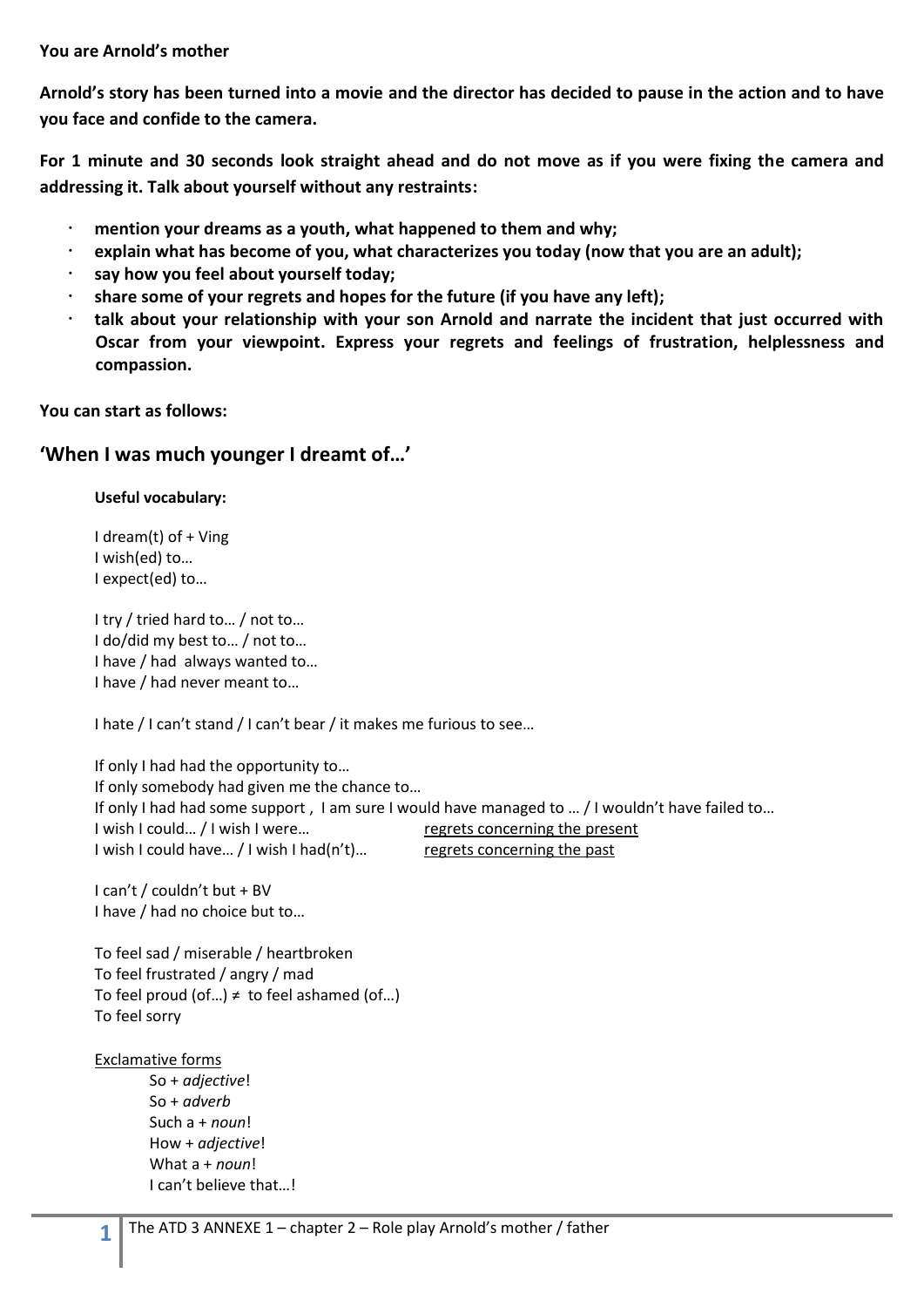## **You are Arnold's father**

**Arnold's story has been turned into a movie and the director has decided to pause in the action and to have you face and confide to the camera.**

**For 1 minute and 30 seconds look straight ahead and do not move as if you were fixing the camera and addressing it. Talk about yourself without any restraints:** 

- **mention your dreams as a youth, what happened to them and why,**
- **explain what has become of you, what characterizes you today (now that you are an adult),**
- **say how you feel about yourself today**
- **share some of your regrets and hopes for the future (if you have any left)**
- **talk about your relationship with your son Arnold and narrate the incident that just occurred with Oscar from your viewpoint. Express your regrets and feelings of frustration, helplessness and compassion.**

**You can start as follows:**

# **'When I was much younger I dreamt of…'**

**Useful vocabulary:**

I dream(t) of + Ving I wish(ed) to… I expect(ed) to…

I try / tried hard to… / not to… I do/did my best to… / not to… I have / had always wanted to… I have / had never meant to…

I hate / I can't stand / I can't bear / it makes me furious to see…

If only I had had the opportunity to… If only somebody had given me the chance to… If only I had had some support , I am sure I would have managed to… / I wouldn't have failed to… I wish I could... / I wish I were... regrets concerning the present I wish I could have... / I wish I had(n't)... regrets concerning the past

I can't / couldn't but + BV I have / had no choice but to…

To feel sad / miserable / heartbroken To feel frustrated / angry / mad To feel proud (of...)  $\neq$  to feel ashamed (of...) To feel sorry

#### Exclamative forms

So + *adjective*! So + *adverb* Such a + *noun*! How + *adjective*! What a + *noun*! I can't believe that…